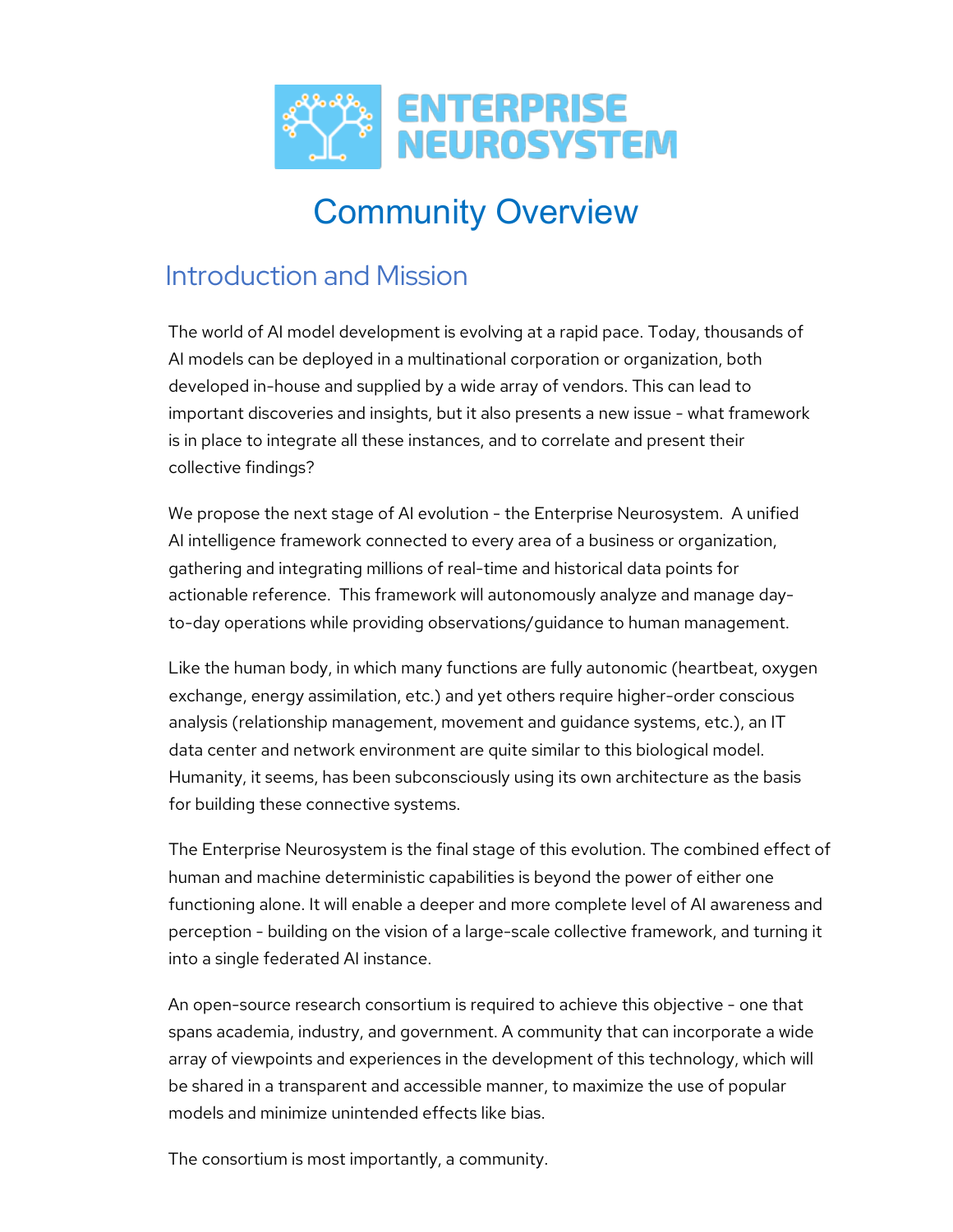### The Challenge / The Opportunity

The majority of AI applications are built upon a few dozen core frameworks that are repurposed for a variety of analytics requirements across a dizzying array of verticals and functions in a multinational corporation, governmental body or in service of a global initiative.

The growing list of AI-assisted corporate functions includes, but is not limited to, supply chains and logistics, autonomous drones (infrastructure inspection), IT operations and security, financial systems and forecasts, manufacturing lines, natural language-based customern interaction/management, data center and network equipment maintenance, human resources, legal functions, insurance and risk analysis, global and regional regulatory frameworks, taxation analysis, and facilities security/employee verification. In more technical realms the functions include network/messaging operations and security, IoT device and satellite data integration, AI model provenance and related digital asset management, dynamic IT resource allocation, MLOps frameworks, data usage/policy engines, and many more.

Regardless of the vertical use case, these AI activities are typically siloed by their function specific applications, with little or no integration to other systems. This limits the potential for collective inference and ultimately, the larger value of AI. Visibility is limited to a small subset of the total data, out of reach of wide frame data analysis and insight.

Differences in vendor AI development philosophies have also produced multiple variants of application architectures. As a result, customers can field AI applications with wildly different degrees of complexity. A lack of application-level cohesion can also contribute to reduced bias assessment capabilities. Based on the broad experience of data scientists, bias is an unfortunate and very real challenge.

This multi-architecture and vendor situation reveals fundamental AI operational issues, as (a) the various vendors and the underpinnings of their architectures are quite different, and (b) system-wide insights continue to be incomplete, due a larger integration challenge. Non-integrative analysis and self-reflection also leads often to inaccurate assessments - just as they do across humanity.

If there was a way to fundamentally address these issues, and truly unify and crosscorrelate all of these elements, we could achieve transformative infrastructure efficiencies. Over time, a far more accurate and powerful analytics engine would be the end result.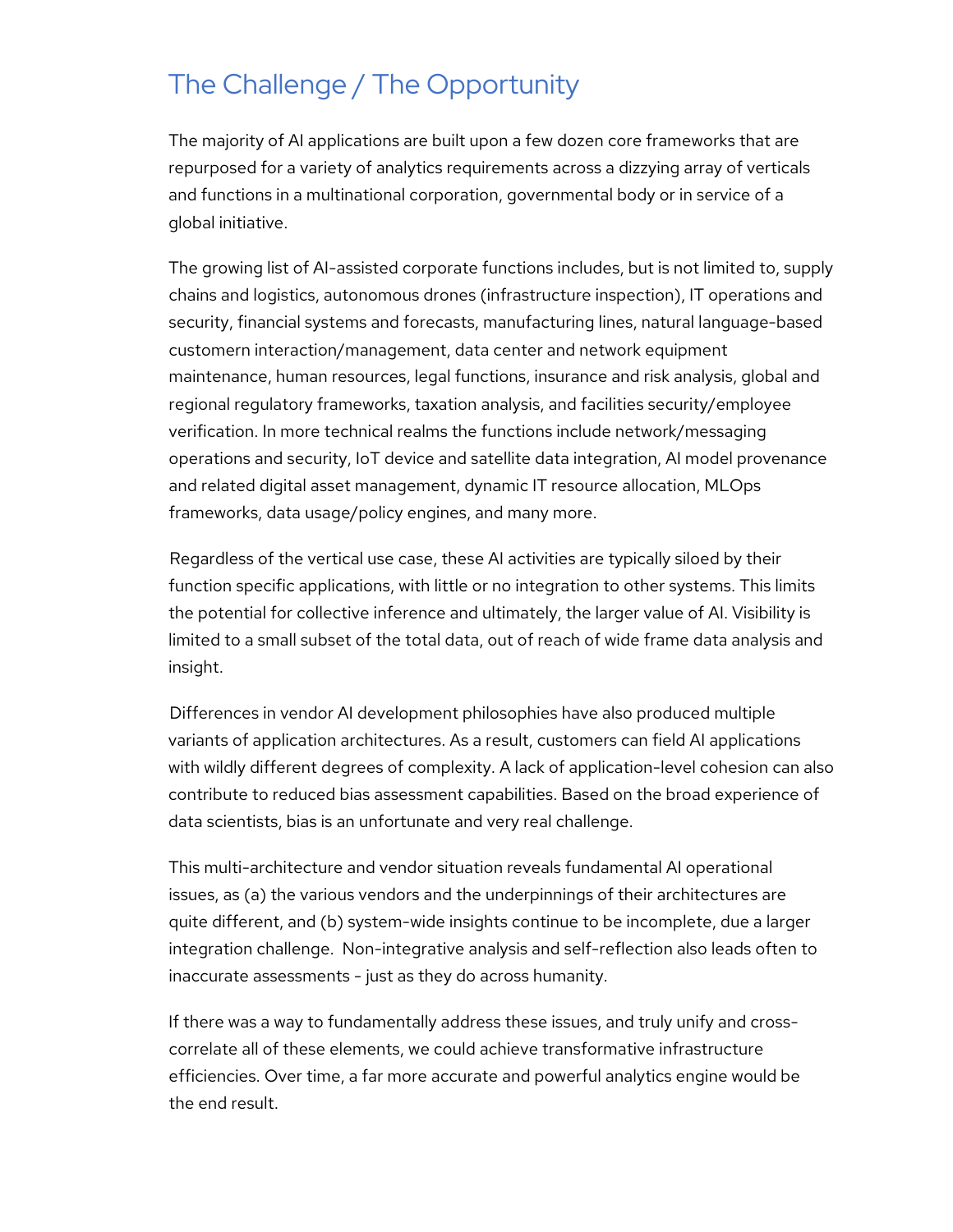### **Solution**

We propose a unified analytics framework that spans all aspects of corporate and organizational operations. Similar to the neurology of the human body, it will be a series of interconnected AI/ML models, tailored to permeate and assess every aspect of the business or organization – and autonomously regulate and optimize many dayto-day functions. This capability will increase efficiencies in all areas of IT and operations, and will provide an operations interface of unparalleled depth and clarity.

The initial program will start with a small series of open source AI projects designed to tackle fundamental issues, each with a clear path to value. These will be linked by a common communication and AI/ML framework, which will be developed concurrently. The structure and relationships of these respective efforts will be determined by the members of these projects.

Over time, this connective framework and its associated projects will extend awareness across an enterprise or organization, tying together areas of operation via corporate networks, manufacturing and logistics systems, mobile networks, the web, IoT sensors, satellite systems and IT software systems and databases.

Data integration will be fine-tuned by users to reframe the deployment and target additional areas of analysis. They will teach the system to understand new areas of focus and further enable the system to be self-directed. Eventually, this AI analytics system will run autonomously by maintaining a communication and analytics web across all aspects of the business or organization.

In its end state, an overarching intelligence will draw in and cross-correlate the data from the many areas of operations, autonomously providing management for lowerlevel functions – while systemically adjusting analytics and operations in real time. For larger strategic challenges, human guidance will be brought in to deliver optimal decision-making capability.

For businesses, the Enterprise Neurosystem framework will result in improved service delivery, deeper customer insights, supply chain and delivery efficiencies, data center operations and environmental savings, security optimization, and more. The resulting cost savings and increase in revenue will be significant. For governmental and other scientific applications, the federated intelligence and insight will be invaluable.

To support the creation and deployment of this architecture, high-impact proof of concept projects are being mounted to build the community's momentum. The following projects will lay the foundation to arrive at this unified end state.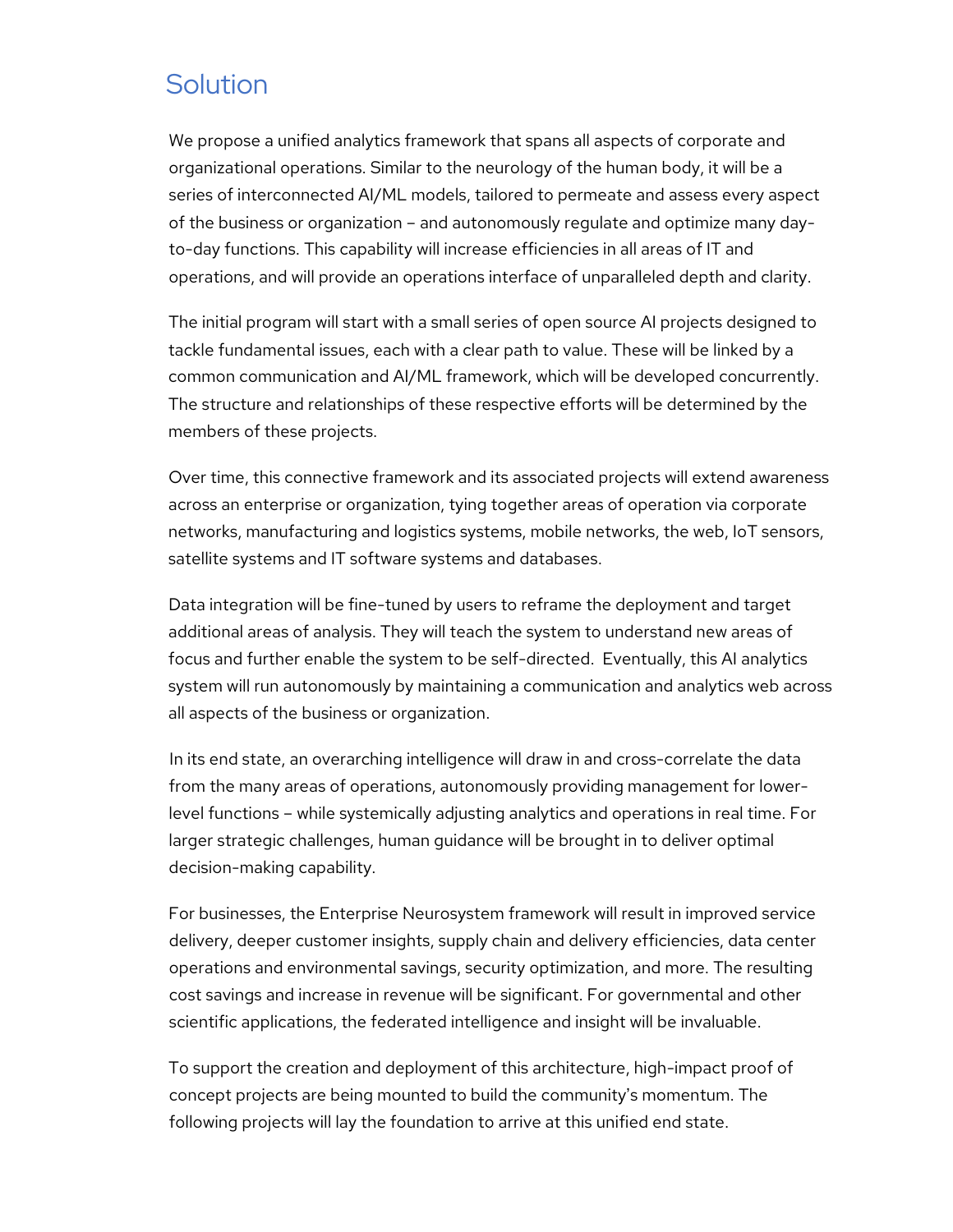### Project Activity

We have established the following objectives of the overall initiative and created individual workstreams. We have also identified and assigned development personnel, which include Data Scientists, Application Developers, Systems Architects and IT Ops personnel.

Workstreams include:

• **Central Analytics / Intelligence:** 

The overarching AI intelligence and reporting instance at the top tier of data correlation and analysis. A self-identifying digital asset and AI model catalog is the first phase of development.

#### • **Autonomous Middleware and Messaging:**

The self-identifying connective fabric of this framework, with related security capabilities. A PoC is planned in partnership with Stanford SLAC.

#### • **Data Governance and Operational Guiding Principles:**

The underlying operational principles of this system, with a focus on humanitarian/ethical objectives and outcomes.

#### • **Stanford SLAC LCLS Proof of Concept:**

An X-ray research AI framework that supports Stanford LCLS objectives, and helps validate the baseline Neurosystem architecture.

#### • **Bee Population / AI Acoustics Proof of Concept:**

IBM Research has provided an AI software donation for Acoustics analysis, that the community is now using to analyze hive health and understand bee population declines. This is using low cost technology to assist developing nations.

#### • **Stanford SLAC/HTM Proof of Concept:**

Given the biological parallels, Stanford SLAC has initiated a study of HTM for AI anomaly detection. The community is interested in the general intelligence promise of this approach.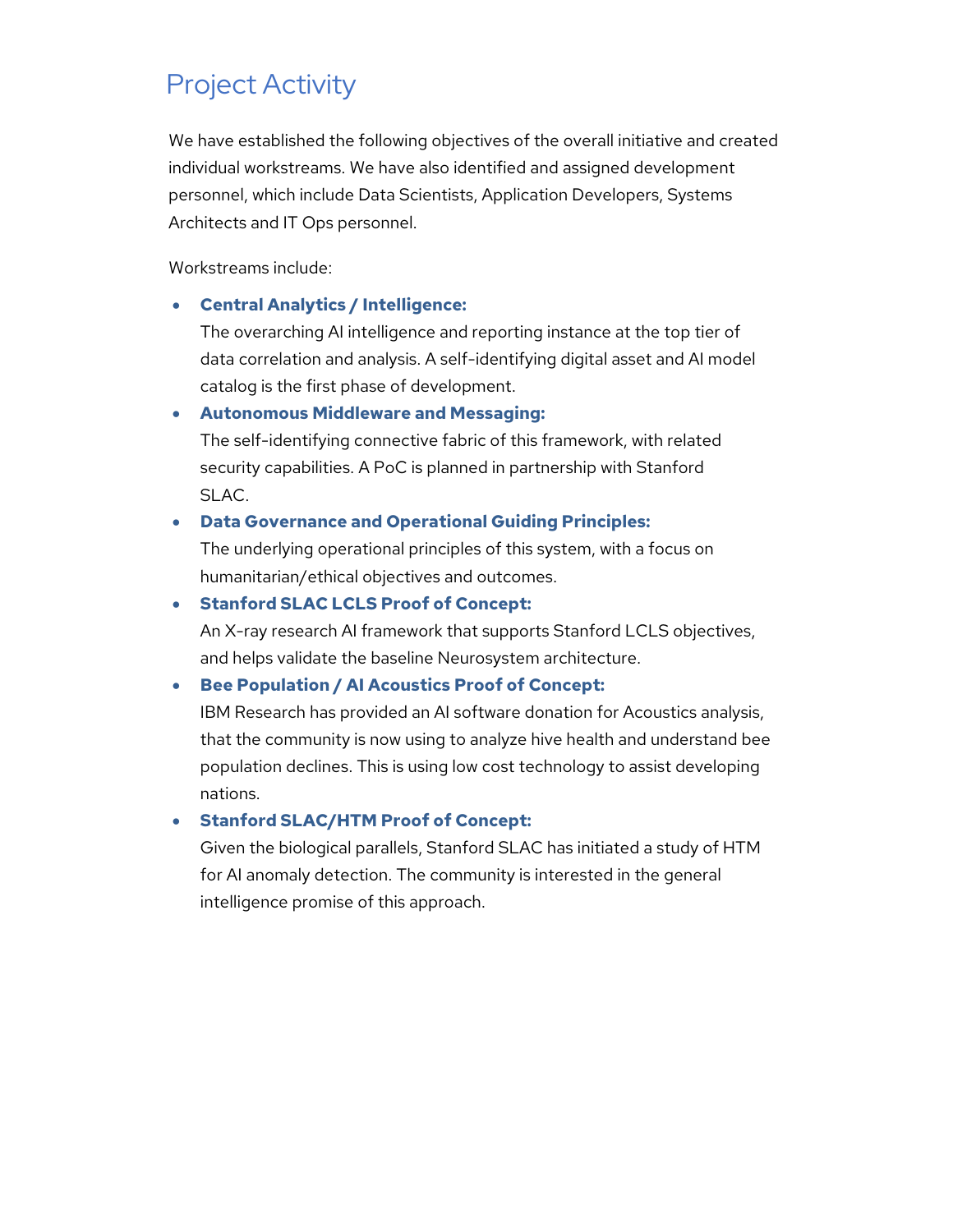### Project Genesis

Four years ago, some of the project's founders were challenged by a multinational telecommunications firm to examine the role of artificial intelligence in mobile networks. The charter at that time was to explore the role of AI/ML in these architectures at both a granular level and a much larger organizational scale, and then provide deeper operational insight.

During the research phase, it became clear that many enterprises are creating AI models for specific analytics functions. But in many cases, these models run independently from other AI instances. Large-scale correlation of findings, particularly in real-time scenarios, was also missing.

It became clear that mobile networks and related data centers possess an interesting parallel to the human neurosystem. Our neurology is a connective biological framework that links different sensor and analytics subsystems, and cooperatively helps each one to function autonomously. It also correlates different inputs from each of these subsystems, and centralizes this analysis to determine when corrective attention is required.

It was clear that a similar evolutionary framework could emulate this neural topology within the IT domain and enable a deeper more complete level of AI awareness and perception. A large-scale collective framework could be built, turning countless elements into a single federated AI instance. This federation could open up the larger possibilities of AI in any enterprise, regardless of its focus or business vertical. This framework, when employed, could provide the leadership of an organization with a window into many aspects of its business functions or information in real-time by identifying trends, predicting challenges, and delivering guidance on potential outcomes and solutions.

Its architecture would include high-value AI models dedicated to specific functions, to drive interest and adoption. Concurrently a top-tier interpretive and reporting intelligence would be built – one that takes in all forms of real-time and historical data, both structured and unstructured, and can respond with autonomous remedial action or course-correction recommendations to a management team.

The framework would be assembled and nurtured by a research community that would welcome corporations, government agencies, academics and the private sector in an open forum. It is important that an architecture of this scale and critical importance will be open source for a variety of reasons: model design and code base transparency, ongoing community input - especially relating to algorithmic bias - and to provide freely available AI solutions and infrastructure capabilities to the world.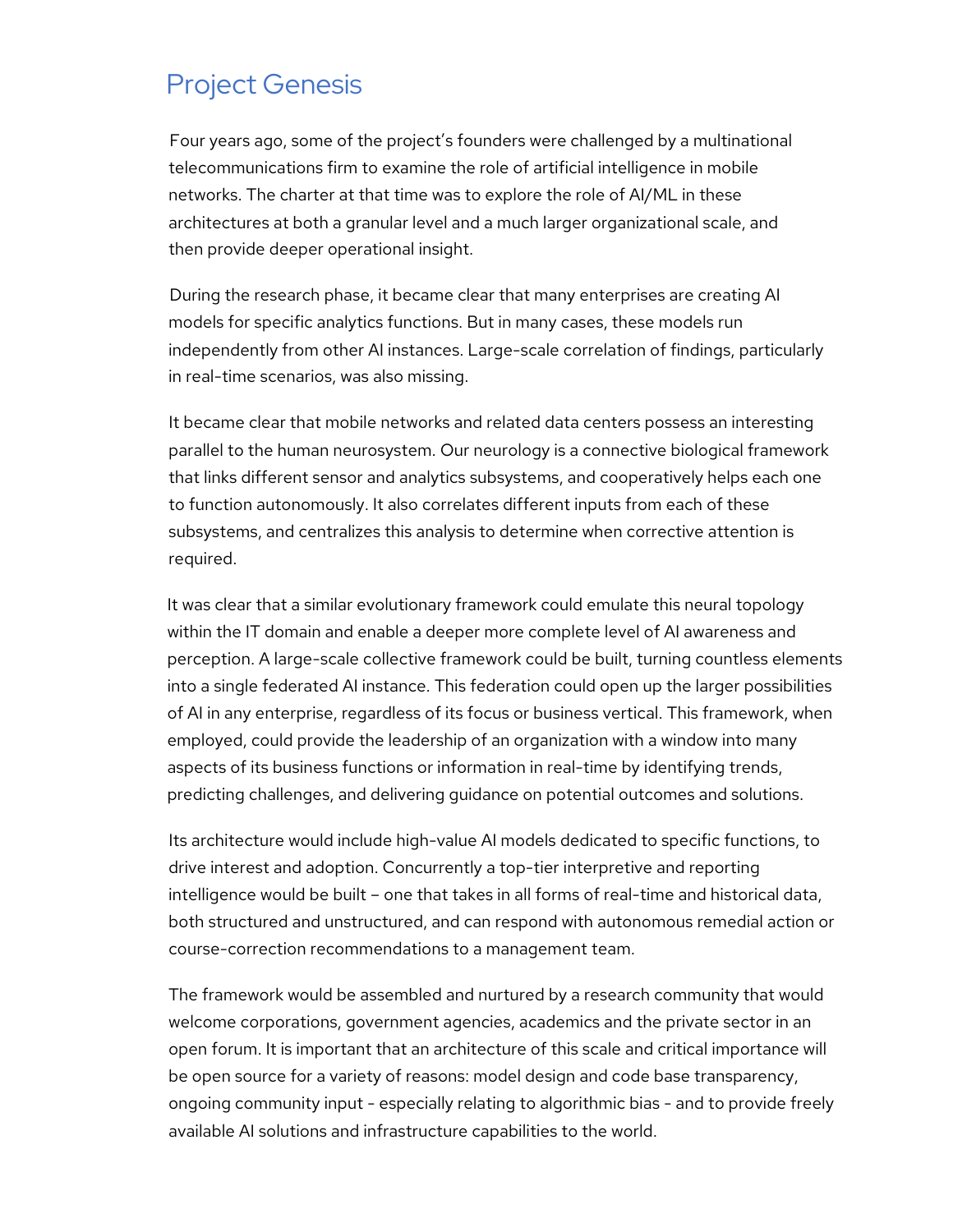### Climate Application and Future State

An overarching singular framework is the final phase of evolution in terms of AI and enterprise IT. And given the widespread distribution of climate data, and real time feeds via satellites and various IoT devices that lack true collective integration, we feel this is a research opportunity that has yet to be addressed. We feel a collective AI infrastructure and central analysis approach will also be of great interest across various scientific communities and enterprise verticals.

Yet, there is a future use case that we plan to develop as well. This climate system would begin by extending across every geography, and reach into the most remote regions of the world. From the earliest days of this community's inception, we foresaw the use of this infrastructure for a larger egalitarian purpose, as this neurosystem eventually evolves into a *connective, intelligent fabric between humans and their ecosystem*. It would capture sensor and other data on a planetary scale to correlate, load balance and autonomously offset the effects of overpopulation and pollution, and lead to more efficient natural resource/species preservation.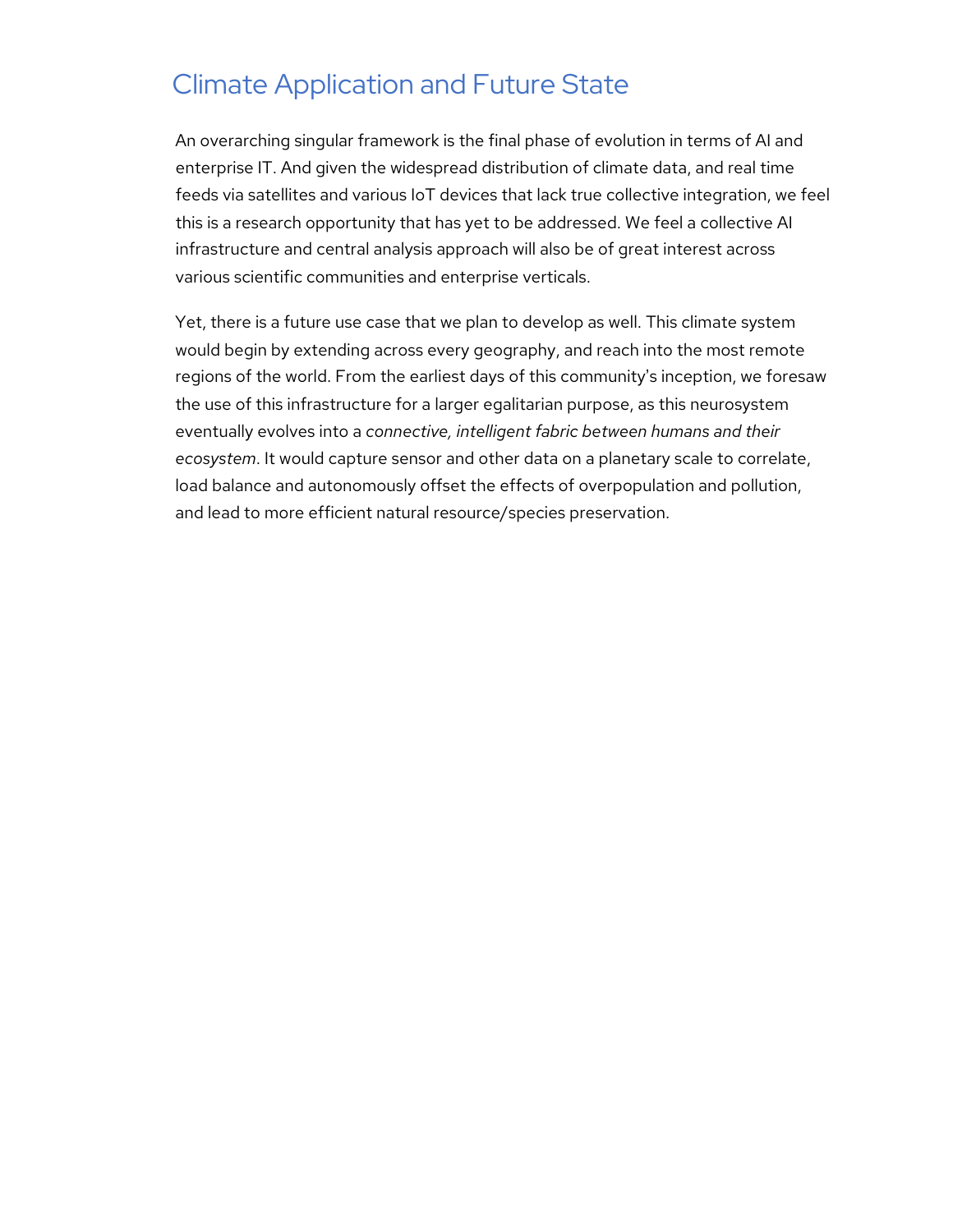### Founding Members

This concept has attracted a team of core participants to achieve the initial codebase and participate in forum discussions. The following list includes the firms associated with our current and original founding members:

America Movil Dell Equinix Ericsson AI Harvard Analytics IBM Research Intel Kove Meta Microsoft Azure Penguin Computing PerceptiLabs Red Hat Reliance Jio Seagate Stanford SLAC UC Berkeley Data-X Verizon Wireless Yahoo!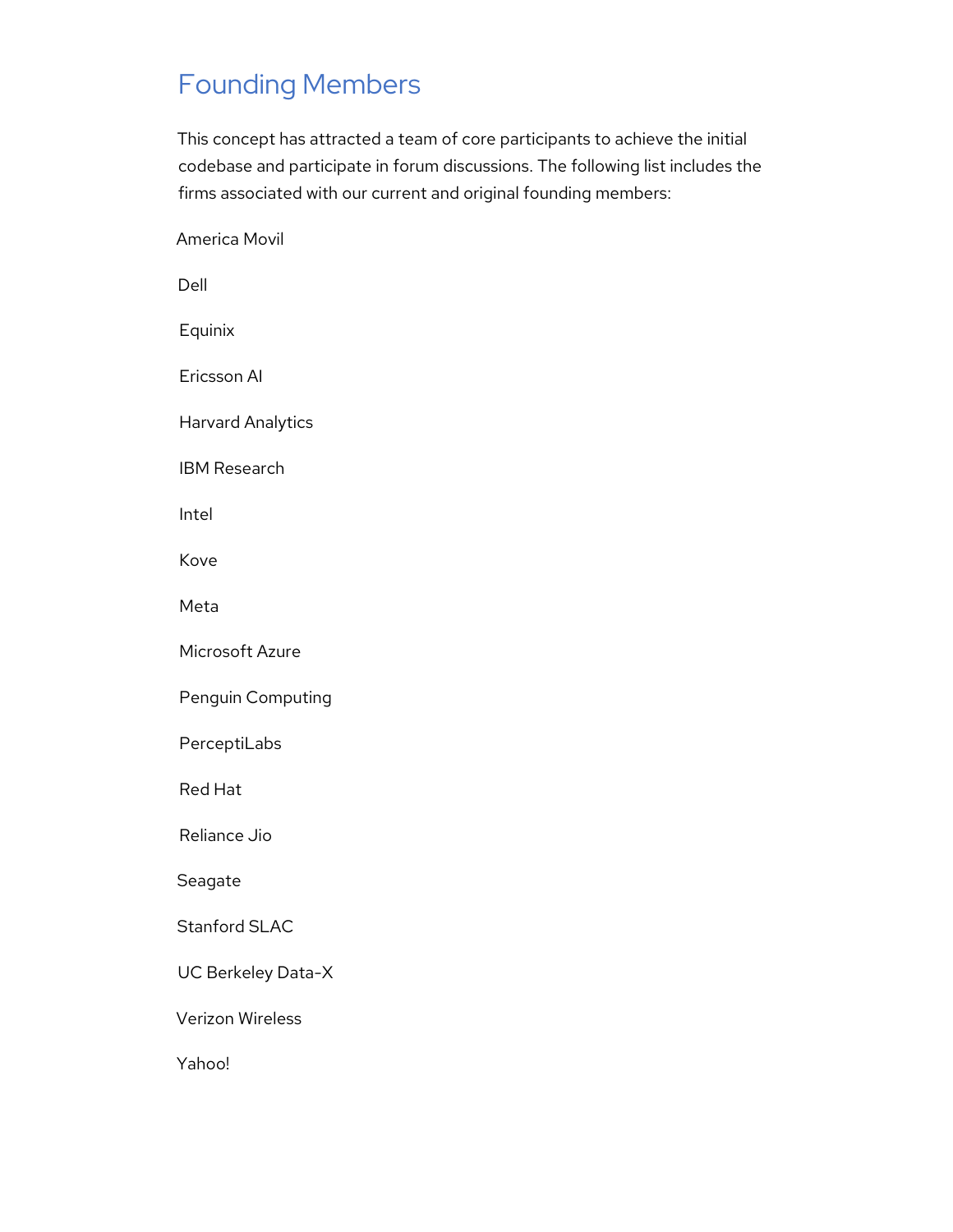### Community Members and their Parent Organizations

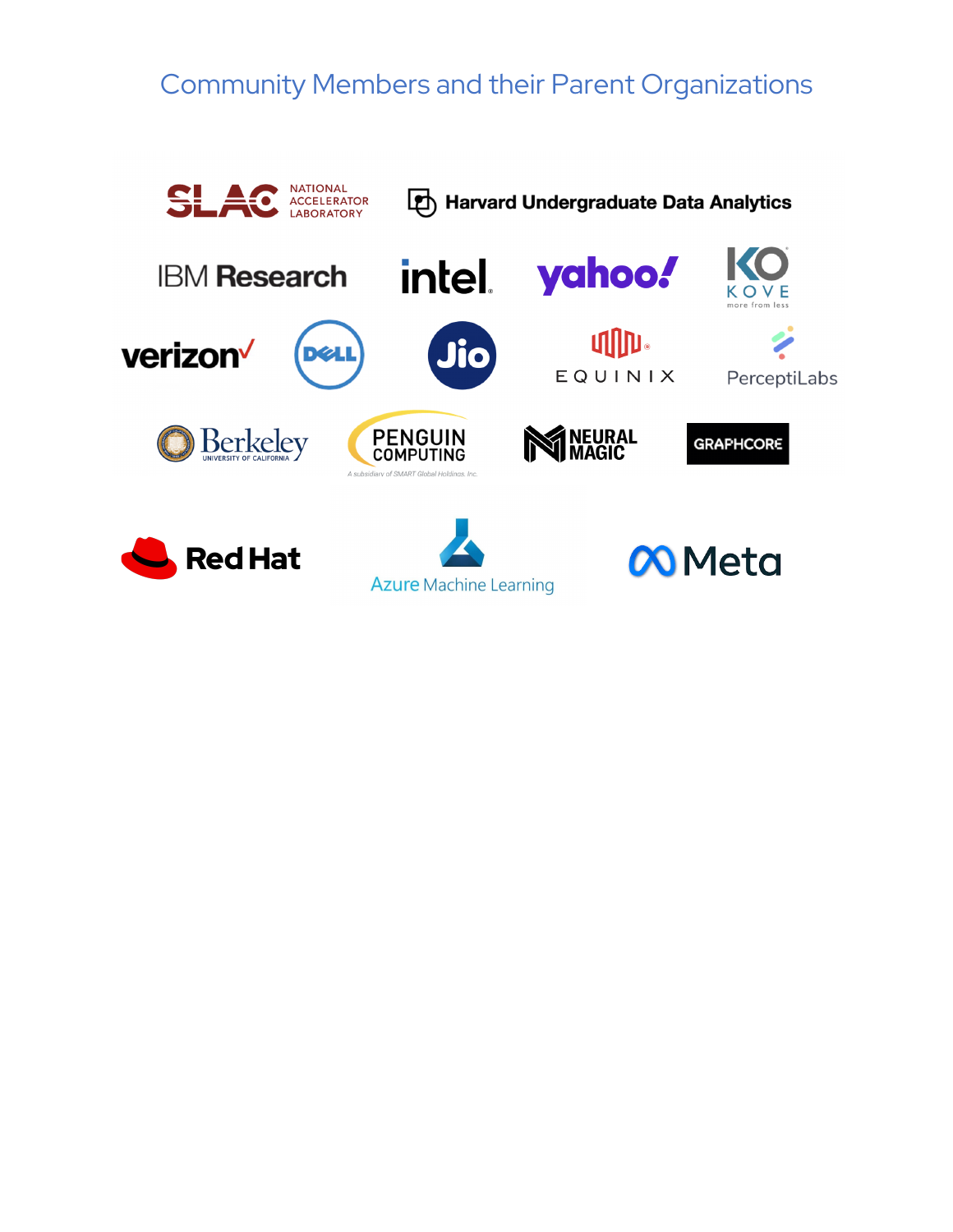### Development Commitment

As this is a volunteer organization, the development commitments can be considered variables based on each member firm!s resource availability. However, resourcing should include an executive sponsor and a dedicated technical resource or resources (architect, developer, or both). Again, these are part-time activities, given the volunteer aspect of community engagement. As well, industry leaders with resource constraints can assign technical observers to contribute their guidance and best practices as part of the regular meetings.

Community involvement can span a variety of activities. This includes any of the following: community management, marketing support, general participation via sharing current challenges and historical knowledge of architectures, operational and technical project management, outbound communications, and of course, code development and documentation. A wide variety of talents and interest areas are welcome.

In return, participants can expect a number of benefits – an open exchange of ideas on the latest AI research, new areas of enterprise development, leveraging and incorporating solutions built on an open-source framework, and discovering commonality with fellow community members and their areas of endeavor.

Please contact Bill Wright (bwright@redhat.com) and Ganesh Harinath (ganesh.harinath@fiduciaai.com) for any questions regarding community membership.

Details on our Proof of Concept Projects follow below.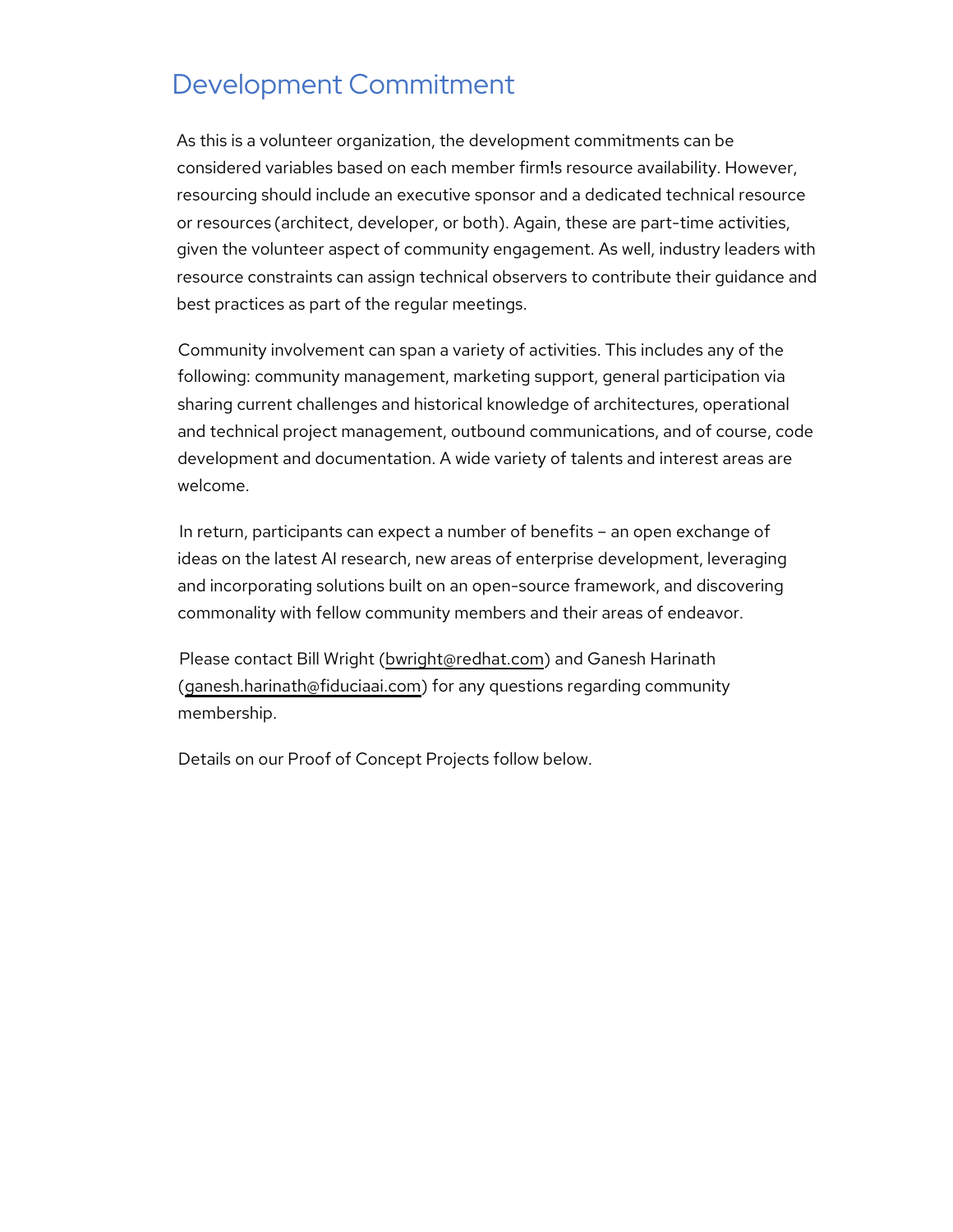## Proof of Concept Projects

### **Stanford SLAC Neurosystem PoC**

Stanford SLAC LCLS (Stanford Linear Accelerator Laboratory - Linac Coherent Light Source) has invited our community's participation in support of a Proof of Concept for the LCLS Cookiebox detector.

It will use FFT algorithms to quickly process image data at the edge of the detector, and then forward the data to more powerful NN capability in a core data center. Images currently arrive at a rate of 120 images a second per spectrometer, and this will increase to one million images per second (20M/sec total rate) over the next two years.

AI/ML capability will need to be created to quickly sift through this flood of data in real time, and search for anomalies that indicate new discoveries in physics. This is a concise example of a Neurosystem topology - real-time data processing in multiple nodes, connected to a central cross-correlation intelligence. This can serve as the first step to a broader-based intelligent system, as this example is using analytics in edge nodes connected to a core data center for deeper neural network discovery and analysis. The same architecture pattern can be replicated in a large scale climate monitoring network – and a wide variety of industries, including telecommunications, manufacturing, financial services and health care.

### **The CookieBox detector**

- . High energy resolution for multi-edge atto-clock spectroscopy
- Array of 20 achromatic Time-of-Flight spectrometers (AcroToFs)
- . Mu-metal chamber and detector ports for magnetic shielding
- 0.1-1 eV resolution (10-100 eV pass band), 20 lab-frame angles
- 25 point independently addressable lens and retardation potentials









#### DOE-BES FWP 100498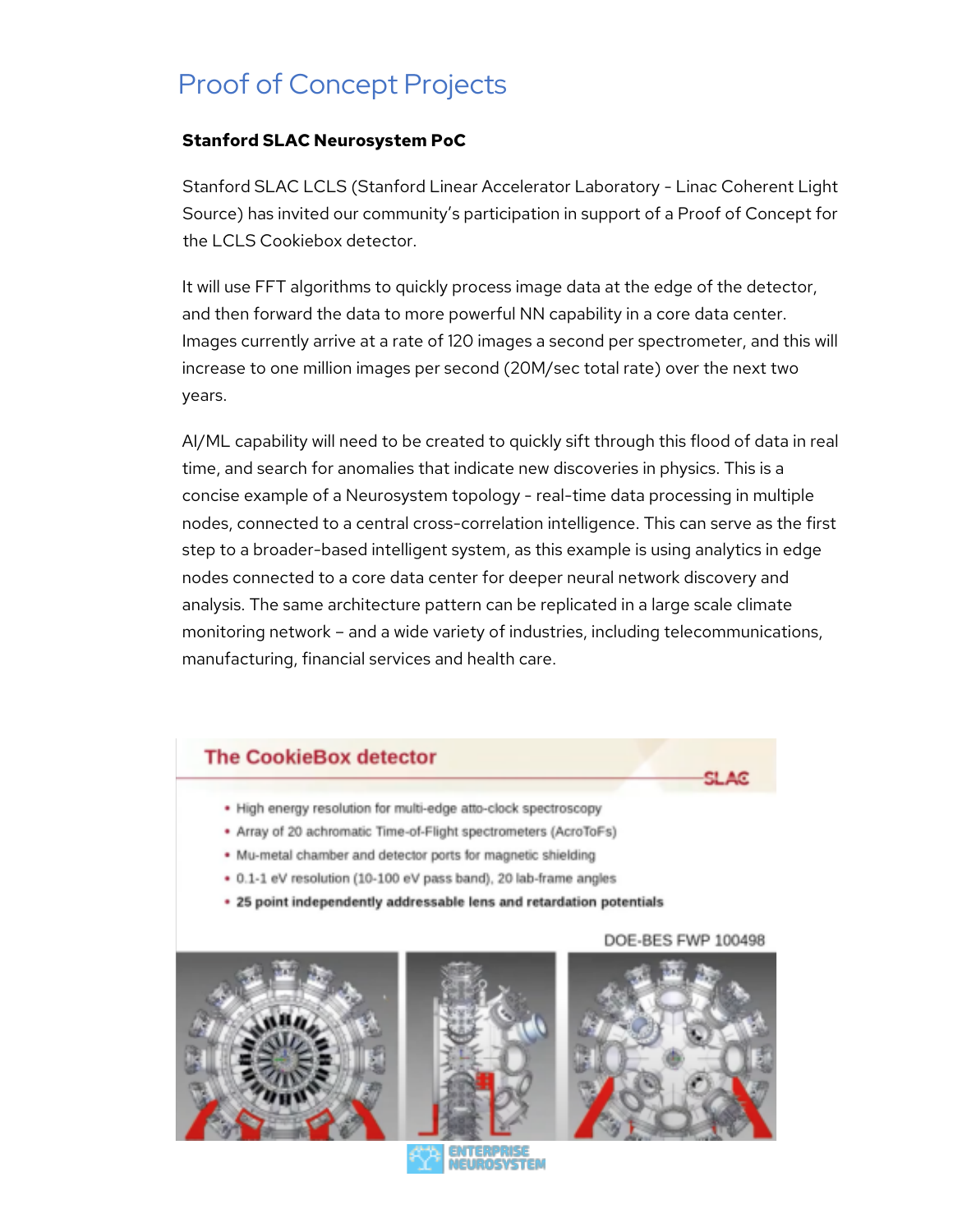#### **Acoustics, AI and Global Bee Populations**

One of the gravest ecological challenges of our time is the potential loss of bees, and the shock that would have to earth's ecosystem and global food supply. Bees enable functioning ecosystems and support human habitation. Pollination from bees is responsible for over 35% of global food crops - staples like coffee, cocoa, tomatoes, almonds, apples and blueberries depend on bees for production.

Unfortunately, bee populations are in decline - for example, beekeepers across the United States lost over 45.5% of their colonies in 2021. This is significantly higher than the 20% loss considered normal, and only proactive bee colony management by humans has prevented a catastrophe to date.

A number of factors may be the cause, including pesticides, pollution, climate change, intensive farming and the invasive Varroa mite. But researchers suspect there may be other factors at play that haven't been identified yet.

Enter acoustics and AI. Honeybees generate a variety of sounds that serve as a form of communication inside the hive. And it's not only the frequencies that determine the meaning of these sounds, but there is an underlying structure to these signals. Research has shown that the health and wellbeing of a hive is correlated to the acoustics of that colony - and identifying and tracking these signal changes could help navigate the colony's issues, improve the well-being of the bees in real time, uncover new modalities of communication, and help understand all the related factors.

With science and technology, we can hopefully uncover evidence of what is killing off the bees, and offer solutions and tools that can help with the preservation of this crucial species. We also will focus on providing free open source software and datasets to others that want to engage in collecting data on bee health. In addition to developing nations, arming the citizen scientist and hobbyist beekeeper is also crucial, as this is a challenge that requires as many participants as possible.

IBM Research has arranged for a generous code base donation to the Enterprise Neurosystem community - Acoustics AI for Enterprise. Given the community charter, this project is an ideal use case to highlight the benefits of AI analysis of these waveforms. And this application is just one of thousands that would be part of an eventual global-scale neurology, helping to mitigate the effects of humanity on our habitat.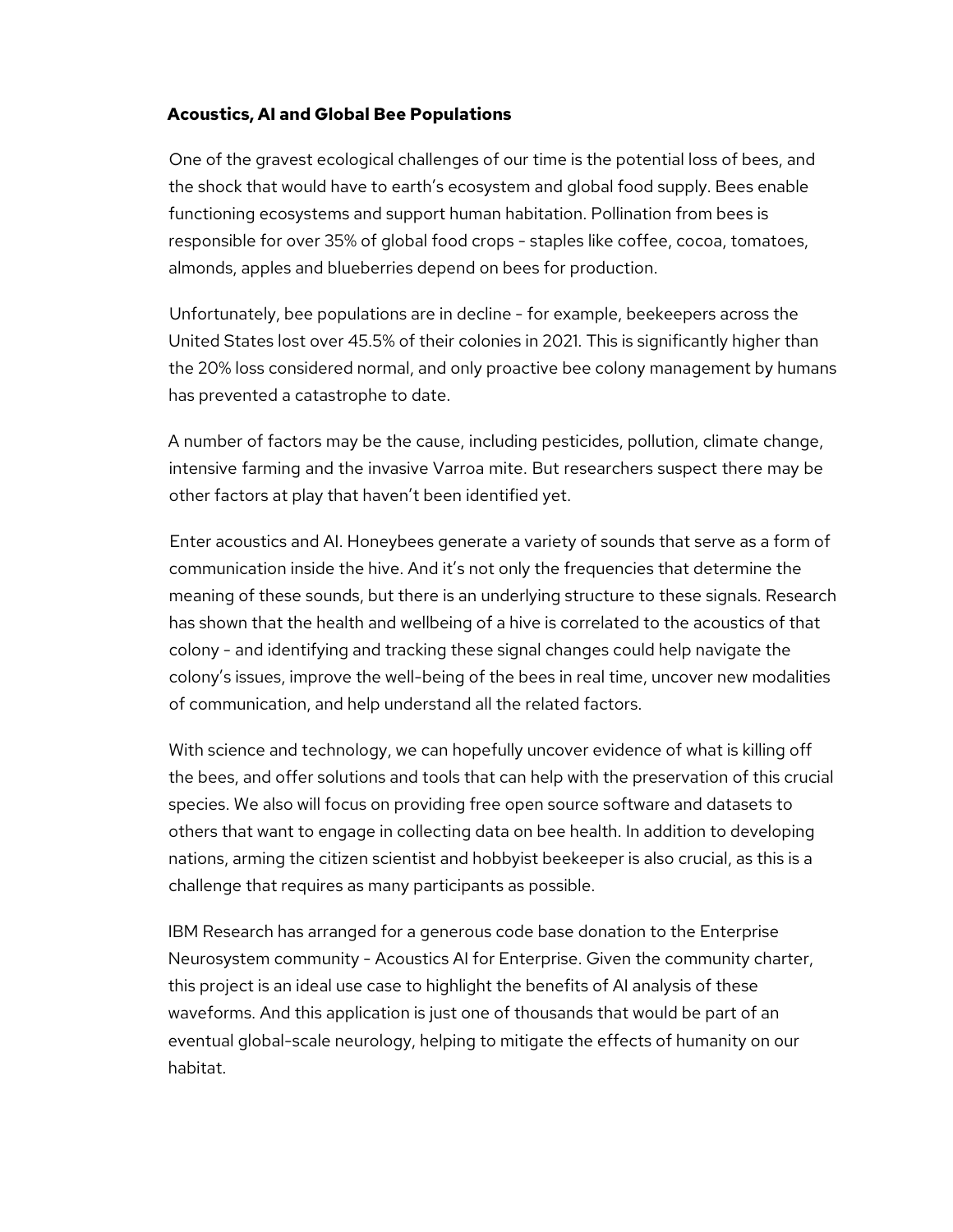#### **Secure AI Integration Fabric**

AI application networking and security presents major challenges due to the risk of leaks of massive data sets, which data owners could be responsible for. This is magnified in multinational efforts, since data from multiple countries needs to be used, but it may not even be legal to have a single "data lake" holding the combined information. Recent open source innovations in the use of Layer 7 Application networking techniques allow us to address these security concerns in AI model connectivity, and have been carefully examined by some of the largest financial institutions. By tying applications together in a temporary network, and disengaging all connectivity when the job or requirement is complete, security is greatly enhanced due to compartmentalization of data and time locked access.

We have initiated a new proof of concept with the Stanford SLAC AI lab, and will be conducting a baseline proof of concept to test the functionality of this new technology. We will also apply an autonomous policy engine to this integration fabric, and we are exploring the use of a related platform developed by community member Dinesh Verma at IBM Research.

This fabric can then be used to securely tie AI models together in a large-scale multinational framework, with the strongest networking security currently attainable. This open source development could allow developing nations to securely share innovation while preserving sovereignty and economic competitiveness by dynamically adapting running AI models in environmental and digital environments with intermittent connectivity.

### **Hierarchical Temporal Memory Analysis**

The cross-correlation engine is one of the final stages of development of the Neurosystem framework. While development is currently underway on the foundation layer (self-identifying digital asset catalog), the community wants to explore potential AI approaches to upper tier cross-correlation and anomaly detection. The community has partnered with Operate First to do a study of HTM (biologically-based software architecture), in partnership with the Stanford SLAC AI lab effort related to fusion energy, to test its capabilities for use in higher order multi-sensor correlations for anomaly event forecasting.